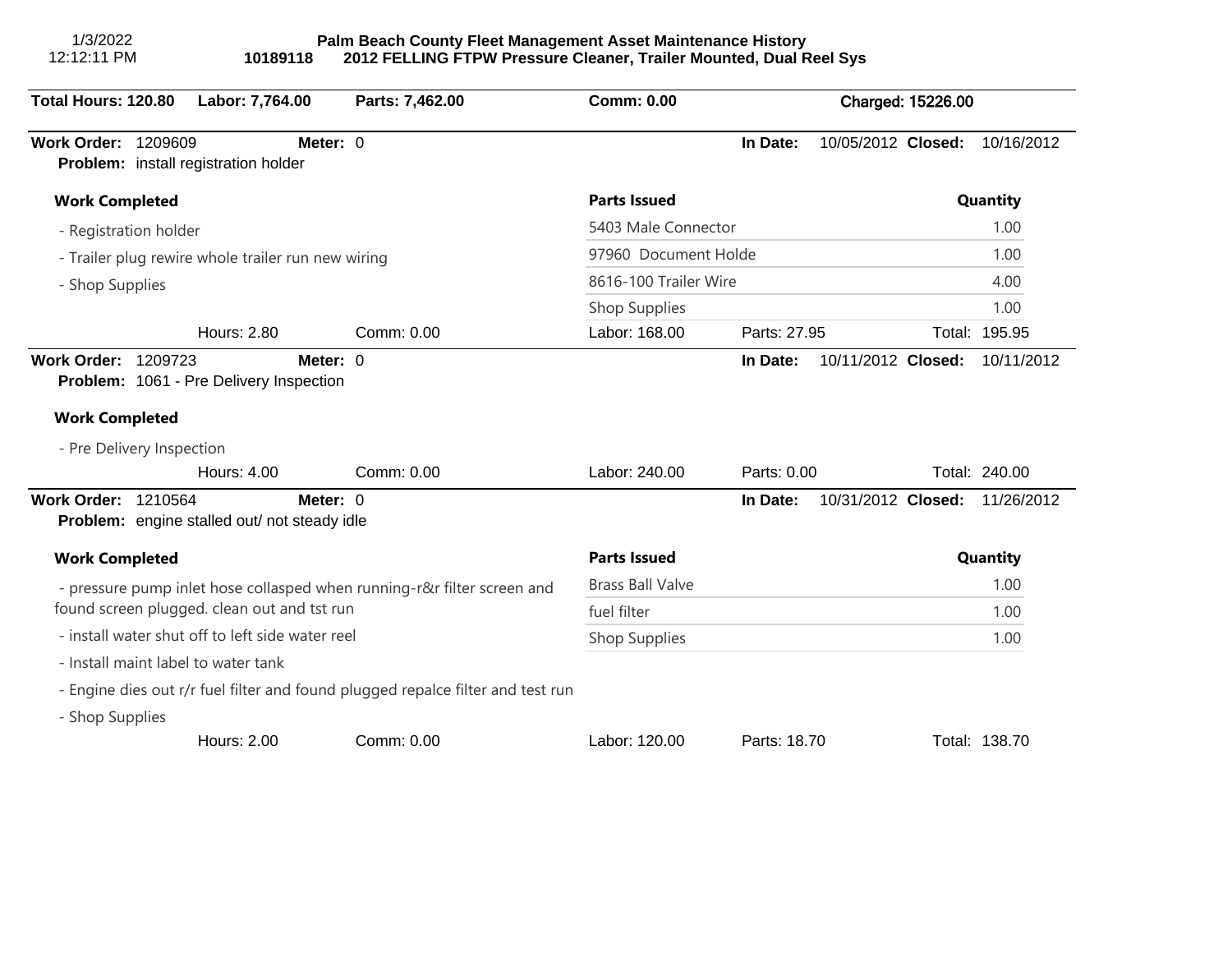### **Palm Beach County Fleet Management Asset Maintenance History 10189118 2012 FELLING FTPW Pressure Cleaner, Trailer Mounted, Dual Reel Sys**

#### **Work Order:** 1301052 **Meter:** 0 **In Date:** 01/30/2013 **Closed:** 02/27/2013 **Problem:** Rear brakes locked / reel needs locking pin / See Request - drill holts reels and install locking pins - inspect brakes -no problem found - replace damaged tool box - Shop Supplies **Work Completed Parts Issued Quantity** Lock Pin 2.00 Trailer Tongue Tool Box 1.00 Shop Supplies 1.00 Freight Charge 1.00 Hours: 3.00 Comm: 0.00 Labor: 180.00 Parts: 373.55 Total: 553.55 **Work Order:** 1311168 **Meter:** 0 **In Date:** 11/04/2013 **Closed:** 11/19/2013 **Problem:** PM - Pm Service - Ign Service - Trailer service - Heater unit inop -traced out and located problem at flow valve on water line at heater tank-replaced valve and test ran - Shop Supplies **Work Completed Parts Issued Quantity** Flow Switch (general Pump) 1.00 Napagold Fuel Filter 1.00 Napagold Fuel Filter 1.00 Napagold Oil Filter 1.00 10w30 Motor Oil 3.00 Cham Plt Pwr Spark Pl 2.00 Shop Supplies 1.00 Hours: 11.50 Comm: 0.00 Labor: 690.00 Parts: 146.90 Total: 836.90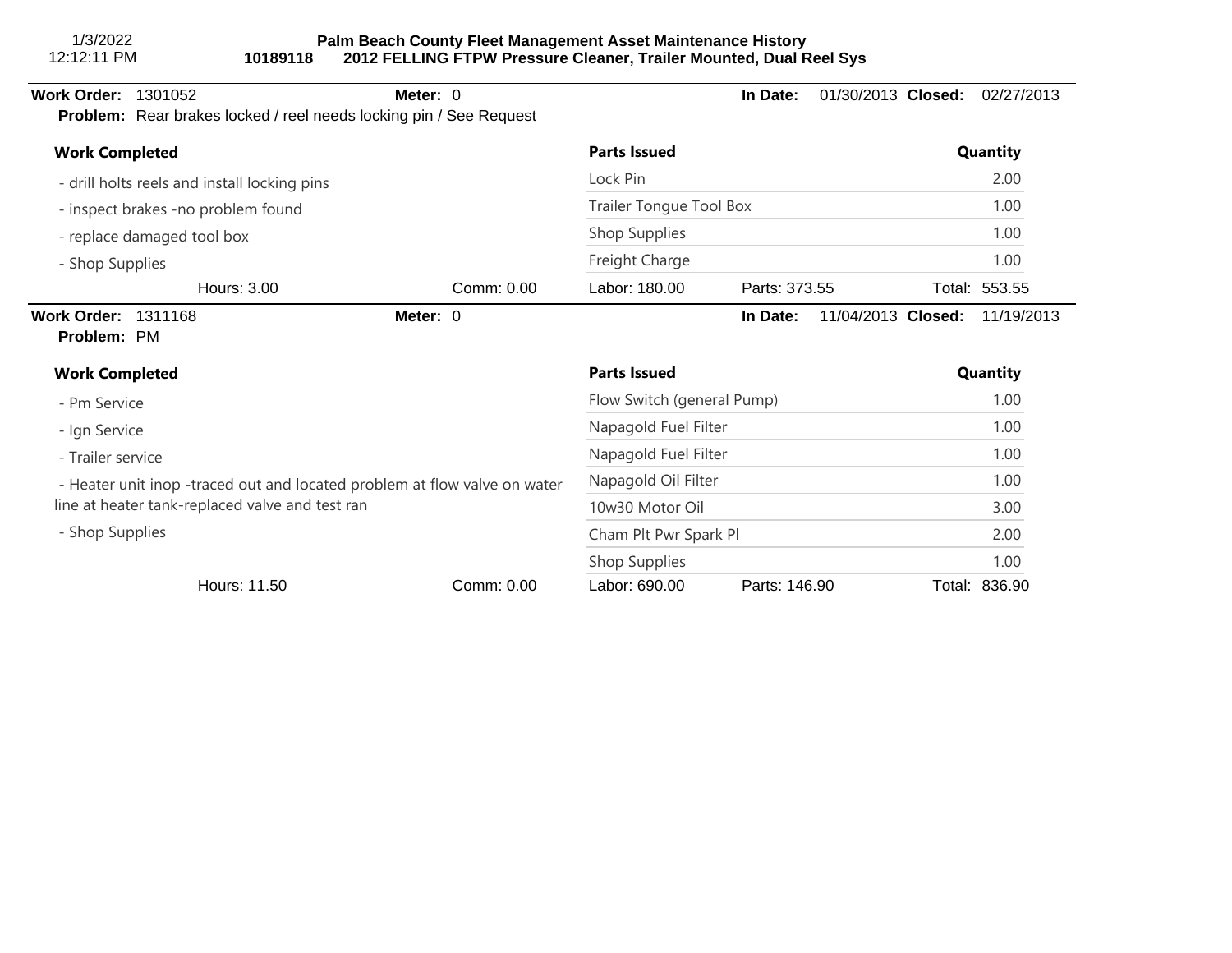# **Problem:** pm/ tires/ tank shifted

# **Work Order:** 1500267 **Meter:** 0 **In Date:** 01/08/2015 **Closed:** 01/30/2015

| <b>Work Completed</b>                                                   |            | <b>Parts Issued</b>        | Quantity      |                 |
|-------------------------------------------------------------------------|------------|----------------------------|---------------|-----------------|
| $- Pm$                                                                  |            | Napagold Fuel Filter       |               | 1.00            |
| - Service Trailer                                                       |            | Napagold Fuel Filter       | 1.00          |                 |
| - R/r 4 tires                                                           |            | Napagold Oil Filter        | 1.00          |                 |
| - Install customer supplied in line strainer, reposition                |            | 10w30 Motor Oil            | 2.00          |                 |
| - R/r trailer plug and both tail lamps modify brackets to accept lights |            | Atf Plus 4                 | 1.00          |                 |
| - Diag. flow control problem r/r flow control switch                    |            | Seal 1.719 2.561 .500      | 4.00          |                 |
| - R/r pressure line and hose end                                        |            | 762171406 205-75r15        | 4.00          |                 |
| - Shop Supplies                                                         |            | Tr416 Valve Stem           | 4.00          |                 |
|                                                                         |            | Led Rh S T T Lamp          | 1.00          |                 |
|                                                                         |            | Led Lh S T T W Lic         | 1.00          |                 |
|                                                                         |            | Nipple Fitting             | 2.00          |                 |
|                                                                         |            | Ptex Thrd Seal Hitemp      | 1.00          |                 |
|                                                                         |            | Flow Switch (general Pump) | 1.00          |                 |
|                                                                         |            | Hyd Hose Asm               | 1.00          |                 |
|                                                                         |            | 3-8 Female Socket          |               | 1.00            |
|                                                                         |            | Shop Supplies              | 1.00          |                 |
|                                                                         |            | Tire Disposal Fee          | 4.00          |                 |
|                                                                         |            | Freight Charge             | 1.00          |                 |
| Hours: 13.00                                                            | Comm: 0.00 | Labor: 780.00              | Parts: 798.57 | Total: 1,578.57 |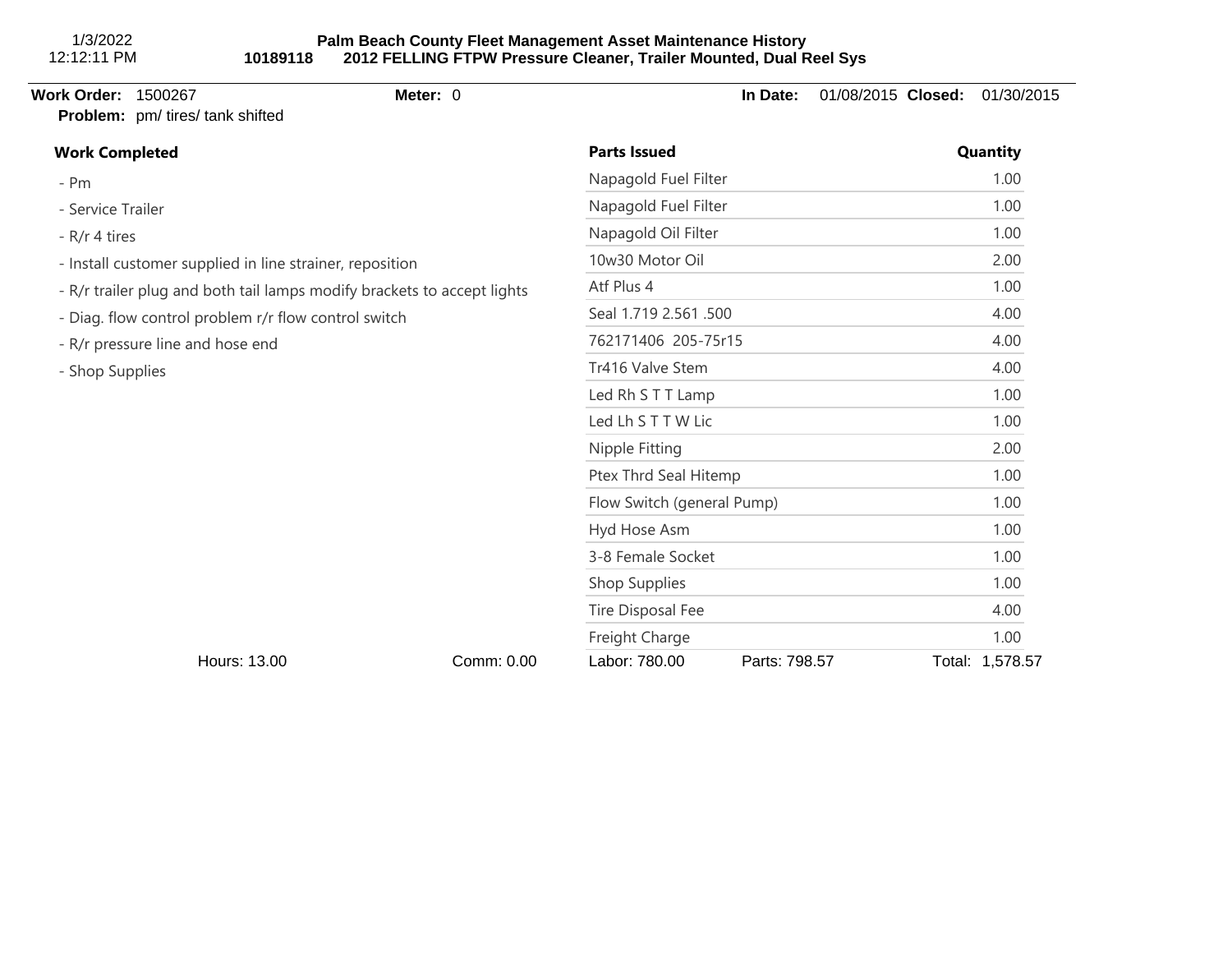| <b>Work Order:</b><br>1600836<br>Problem: pm/ reels/ add shut off | Meter: 0           |                         | In Date:      | 01/25/2016 Closed: | 03/07/2016      |
|-------------------------------------------------------------------|--------------------|-------------------------|---------------|--------------------|-----------------|
| <b>Work Completed</b>                                             |                    | <b>Parts Issued</b>     |               |                    | Quantity        |
| $- Pm$                                                            |                    | Napagold Oil Filter     |               |                    | 1.00            |
| - Service trailer                                                 |                    | Napagold Fuel Filter    |               |                    | 1.00            |
| - Install shut off valve on left side reel                        |                    | Napagold Fuel Filter    |               |                    | 1.00            |
| - Replace both hose reels                                         |                    | Napa 10w30 Qt           |               |                    | 2.00            |
| - Ign service                                                     |                    | Seal 1.719 2.561 .500   |               |                    | 4.00            |
| - Shop Supplies                                                   |                    | <b>Brake Cleaner</b>    |               |                    | 2.00            |
|                                                                   |                    | Cham Plt Pwr Spark Pl   |               |                    | 2.00            |
|                                                                   |                    | <b>Brass Ball Valve</b> |               |                    | 1.00            |
|                                                                   |                    | Reel Cox Hose           |               |                    | 2.00            |
|                                                                   |                    | Shop Supplies           |               |                    | 1.00            |
|                                                                   |                    | Freight Charge          |               |                    | 1.00            |
| Hours: 10.00                                                      | Comm: 0.00         | Labor: 600.00           | Parts: 766.73 |                    | Total: 1,366.73 |
| <b>Work Order:</b><br>1609347<br>Problem: DEF                     | <b>Meter: 8727</b> |                         | In Date:      | 09/08/2016 Closed: | 09/12/2016      |
| <b>Work Completed</b>                                             |                    | <b>Parts Issued</b>     |               |                    | Quantity        |
| - add Def                                                         |                    | Def Quart               |               |                    | 22.00           |
| - Shop Supplies                                                   |                    | Shop Supplies           |               |                    | 1.00            |
| Hours: 0.50                                                       | Comm: 0.00         | Labor: 30.00            | Parts: 35.99  |                    | Total: 65.99    |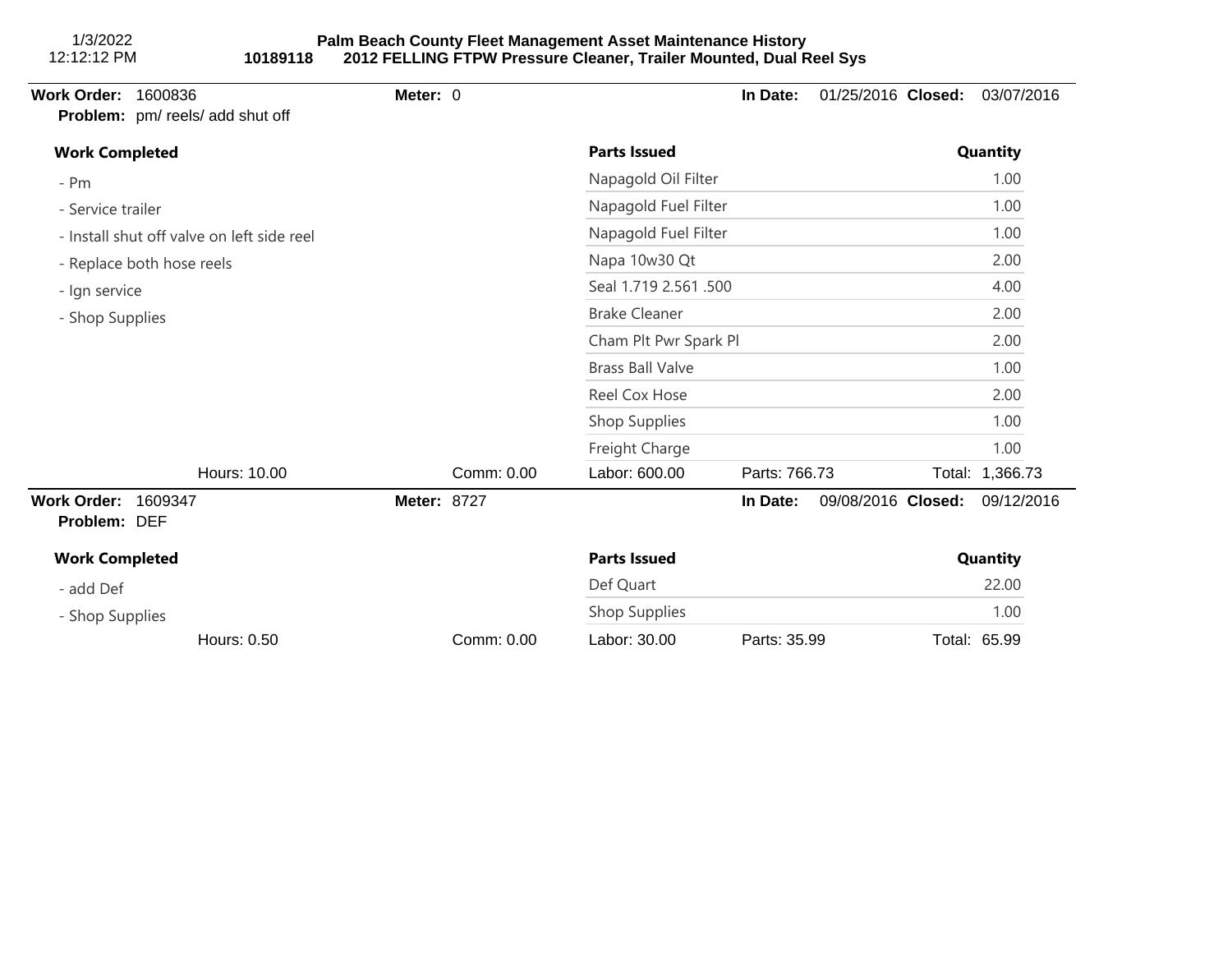### **Palm Beach County Fleet Management Asset Maintenance History 10189118 2012 FELLING FTPW Pressure Cleaner, Trailer Mounted, Dual Reel Sys**

## **Work Order:** 1609445 **Meter:** 0 **In Date:** 09/12/2016 **Closed:** 10/19/2016 **Problem:** pm/ needs 2 hoses - Pm Pressure - Service Trailer - Replace both pressure hoses, Install new lid on tank - Service pump - Clean and adjust brakes - Replace right rear tire - Test and repalce battery - Shop Supplies **Work Completed Parts Issued Quantity** Tank Lid 10" 1.00 Napagold Oil Filter 1.00 Napa 10w30 Qt 2.00 Napagold Fuel Filter 1.00 Napagold Fuel Filter 1.00 Seal 1.719 2.561 .500 4.00 Non-chlor Brake Clnr 2.00 Napa Non-deter 30 Qt 2.00 762171406 205-75r15 1.00 Tarp Fas 1.00 Battery 1.00 Tank Lid Sprayer 1.00 200' Sprayer Hose 2.00 Female Socket 1.00 Shop Supplies 1.00 Tire Disposal Fee 2012 1.00 Hours: 11.50 Comm: 0.00 Labor: 690.00 Parts: 1,440.75 Total: 2,130.75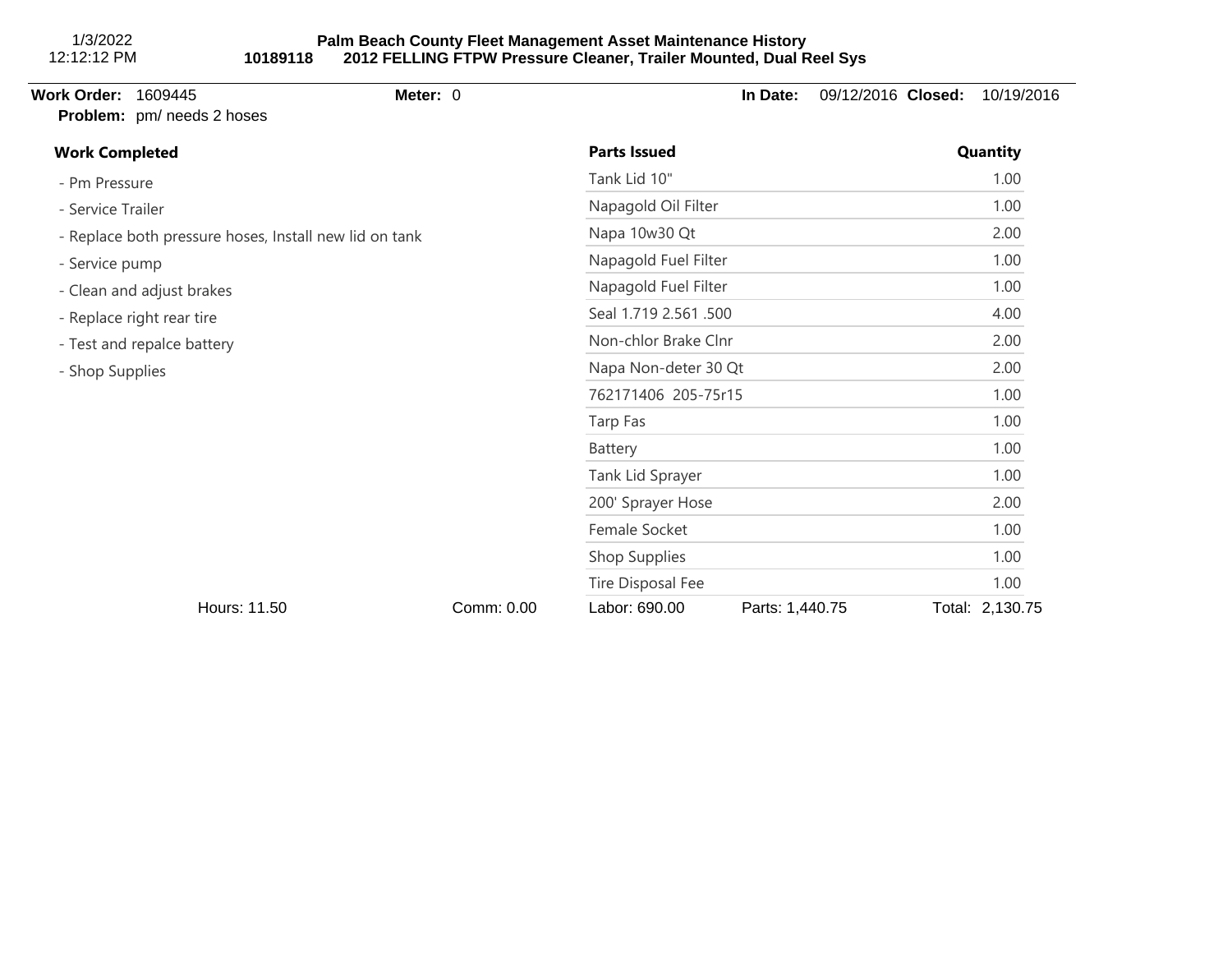**Problem:** pm/ have to jump/ wont stay running

**Work Order:** 1800369 **Meter:** 0 **In Date:** 01/10/2018 **Closed:** 01/30/2018

| <b>Work Completed</b>                                                                                                      |            | <b>Parts Issued</b>                         |               |                    |      | Quantity      |  |
|----------------------------------------------------------------------------------------------------------------------------|------------|---------------------------------------------|---------------|--------------------|------|---------------|--|
| $- Pm$                                                                                                                     |            | Napagold Air Filter                         |               |                    | 1.00 |               |  |
| - Ign Service<br>Hours: 9.50<br>1808804<br>Meter: 0<br><b>Problem:</b> breakaway cable/ fault message/ wont start/ battery |            | Napagold Oil Filter<br>Napagold Fuel Filter |               |                    |      | 1.00          |  |
| - Trailer Service                                                                                                          |            |                                             |               |                    |      | 1.00          |  |
| - Replace trailer plug<br>- Load test battery Ng replace battery                                                           |            | Napagold Fuel Filter<br>Napa 10w30 Qt       |               |                    |      | 1.00          |  |
|                                                                                                                            |            |                                             |               |                    |      | 2.00          |  |
| - Shop Supplies                                                                                                            |            | Spark Plug                                  |               |                    |      | 2.00          |  |
|                                                                                                                            |            | Seal 1.719 2.561 .500                       |               |                    |      | 4.00          |  |
|                                                                                                                            |            | Male Trailer Connector                      |               |                    |      | 1.00          |  |
|                                                                                                                            |            | Battery                                     |               |                    |      | 1.00          |  |
|                                                                                                                            |            | Shop Supplies                               |               |                    |      | 1.00          |  |
|                                                                                                                            | Comm: 0.00 | Labor: 570.00                               | Parts: 176.87 |                    |      | Total: 746.87 |  |
| <b>Work Order:</b>                                                                                                         |            |                                             | In Date:      | 08/27/2018 Closed: |      | 08/29/2018    |  |
| <b>Work Completed</b><br>- replace breakaway switch and cable, check wiring                                                |            | <b>Parts Issued</b>                         |               |                    |      | Quantity      |  |
|                                                                                                                            |            | <b>Breakaway Switch</b>                     |               |                    | 1.00 |               |  |
| - charge and test battery                                                                                                  |            | Shop Supplies                               |               |                    |      | 1.00          |  |
| - Shop Supplies                                                                                                            |            |                                             |               |                    |      |               |  |

Hours: 2.00 Comm: 0.00 Labor: 120.00 Parts: 11.74 Total: 131.74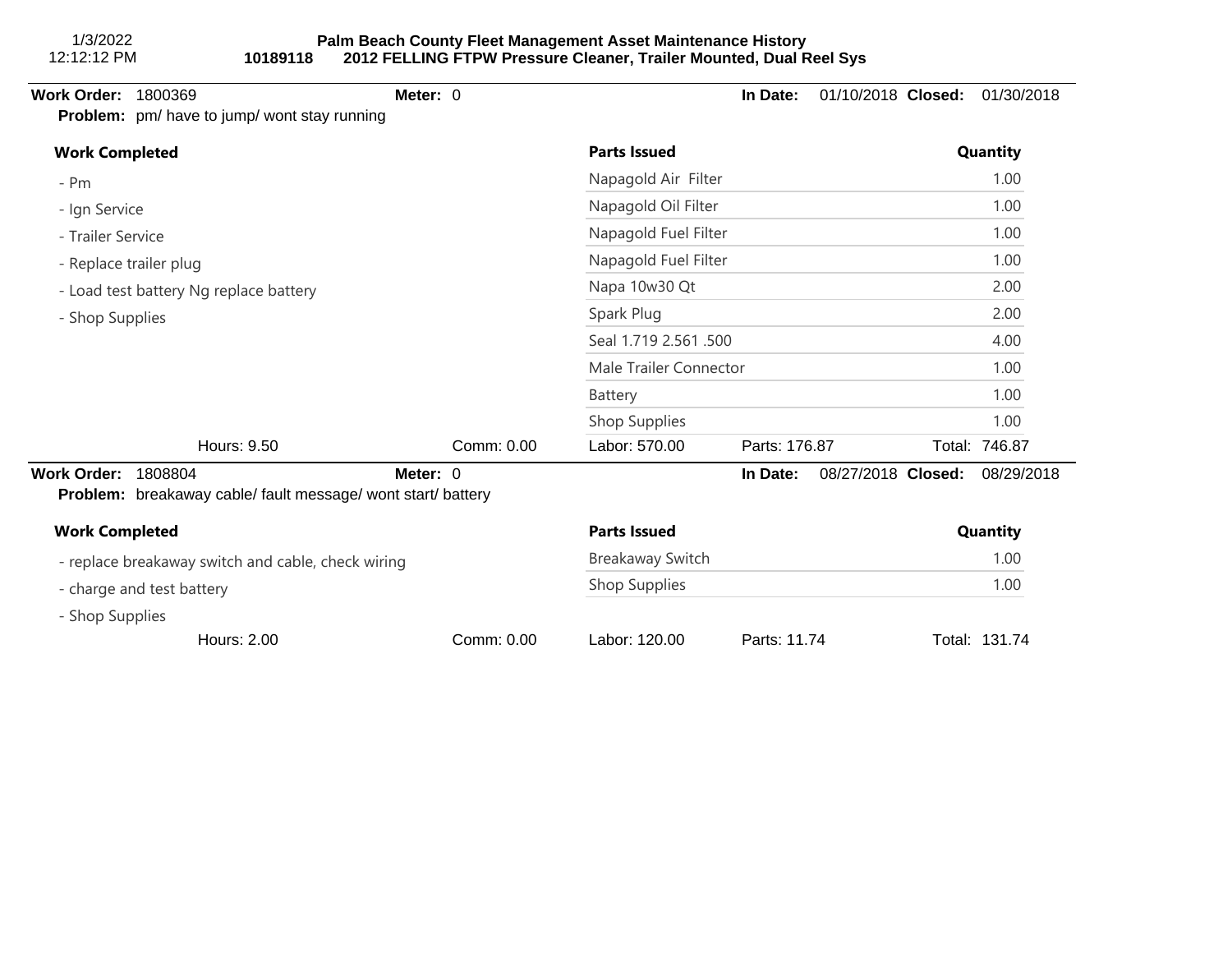**Work Order:** 1900658 **Meter:** 0 **In Date:** 01/16/2019 **Closed:** 01/31/2019 **Problem:** pm/ not building pressure - Pm - service trailer - service pump - clean and readjust brakes - replace valve covers and adjust valves clean out tank for water - Shop Supplies **Work Completed Parts Issued Quantity** Napagold Air Filter 1.00 Napa 10w30 Qt 2.00 Napagold Oil Filter 1.00 Napagold Fuel Filter 1.00 Napagold Fuel Filter 1.00 Pm-22-a Additive Dies 1.00 Startron 8oz Fuel Trt 1.00 Non-chlor Brake Clnr 1.00 Seal 1.719 2.561 .500 4.00 Grease Cap 4.00 30w Pump Oil 1 Ltr 1.00 Valve Cover Kit 1.00 Valve Cover Kit Fuel2 1.00 Shop Supplies 1.00

Hours: 10.00 Comm: 0.00 Labor: 670.00 Parts: 262.68 Total: 932.68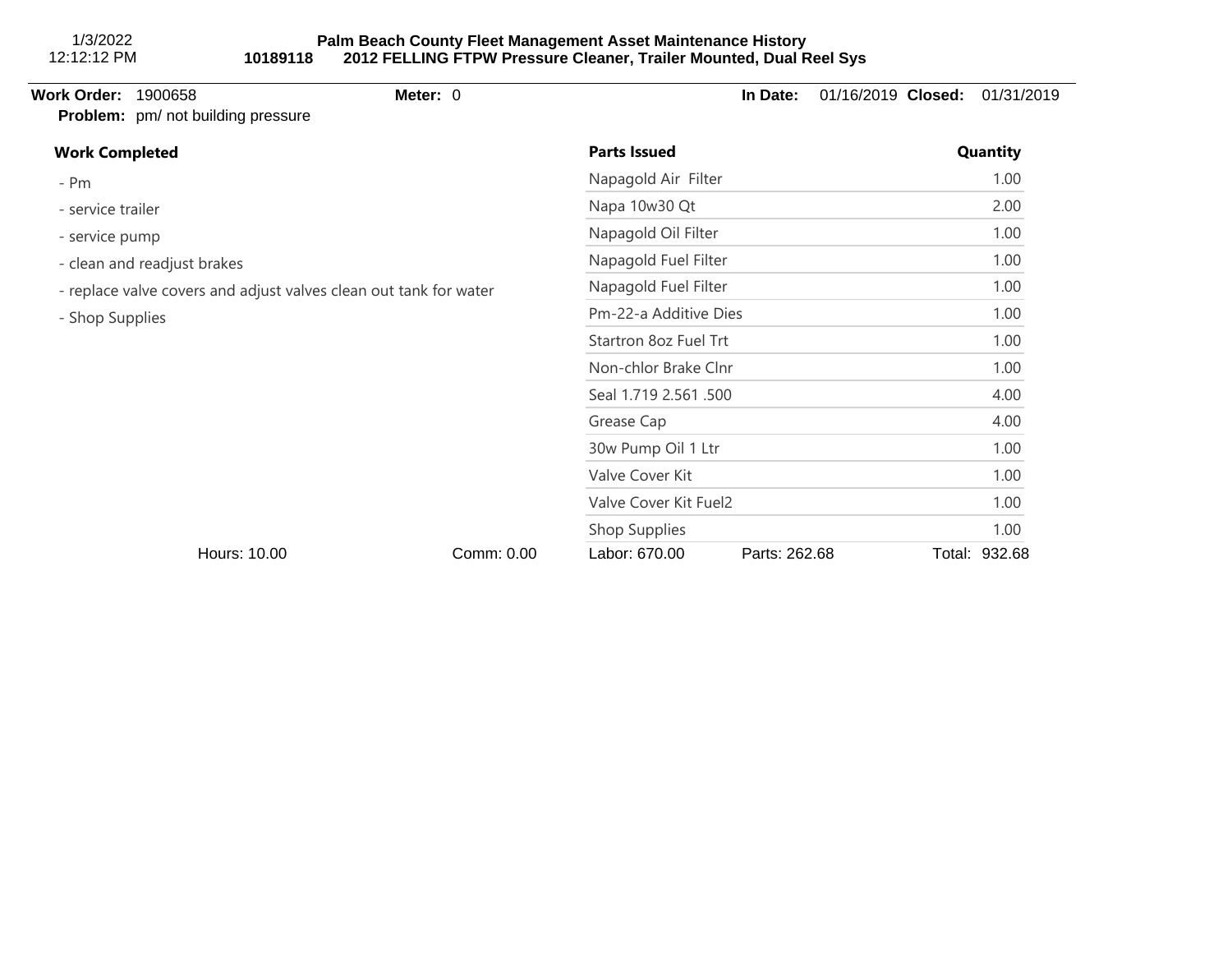1/3/2022 12:12:12 PM

#### **Palm Beach County Fleet Management Asset Maintenance History 10189118 2012 FELLING FTPW Pressure Cleaner, Trailer Mounted, Dual Reel Sys**

| <b>Work Order: 1902946</b><br>Problem: flat tire              |                                                      | Meter: 0                                                                        |                            | In Date:        | 03/18/2019 Closed: | 04/29/2019      |
|---------------------------------------------------------------|------------------------------------------------------|---------------------------------------------------------------------------------|----------------------------|-----------------|--------------------|-----------------|
| <b>Work Completed</b>                                         |                                                      |                                                                                 | <b>Parts Issued</b>        |                 |                    | Quantity        |
| - Repair tire                                                 |                                                      |                                                                                 | 6kpsi 100ft Pw Hose        |                 |                    | 1.00            |
|                                                               | - Repl. pressure hose(100ft) and coupler             |                                                                                 | Female Socket              |                 |                    | 1.00            |
|                                                               |                                                      | - Fuel leak from burner Sd assy; clean all sutts, rewire; repl. fuel filter and | Northstar 12v Burner       |                 |                    | 1.00            |
| burner assy                                                   |                                                      |                                                                                 | Napagold Fuel Filter       |                 |                    | 1.00            |
|                                                               | - Repl. hot water thermostat and flow switch         |                                                                                 | Thermostat Kit             |                 |                    | 1.00            |
| - Repl. quick disconnect from hot water tank to pressure hose |                                                      |                                                                                 | Flow Switch (general Pump) |                 |                    | 1.00            |
| - Repl. hitch coupler                                         |                                                      |                                                                                 | Qc Plug 3 8in Mnpt         |                 |                    | 1.00            |
| - Shop Supplies                                               |                                                      | Female Socket                                                                   |                            |                 | 1.00               |                 |
|                                                               |                                                      |                                                                                 | <b>Trailer Tongue</b>      |                 |                    | 1.00            |
|                                                               |                                                      |                                                                                 | Shop Supplies              |                 |                    | 1.00            |
|                                                               |                                                      |                                                                                 | Freight Charge             |                 |                    | 1.00            |
|                                                               | Hours: 14.50                                         | Comm: 0.00                                                                      | Labor: 971.50              | Parts: 1,946.43 |                    | Total: 2,917.93 |
| <b>Work Order: 1911072</b>                                    | <b>Problem:</b> have to jump start every time we use | Meter: 0                                                                        |                            | In Date:        | 10/25/2019 Closed: | 11/04/2019      |
| <b>Work Completed</b>                                         |                                                      |                                                                                 | <b>Parts Issued</b>        |                 |                    | Quantity        |
|                                                               |                                                      | - Check charging system - battery failed load test; repl. battery and clean     | Battery                    |                 |                    | 1.00            |
| terminals                                                     |                                                      |                                                                                 | Shop Supplies              |                 |                    | 1.00            |
| - Shop Supplies                                               |                                                      |                                                                                 |                            |                 |                    |                 |
|                                                               | Hours: 1.00                                          | Comm: 0.00                                                                      | Labor: 73.00               | Parts: 129.04   |                    | Total: 202.04   |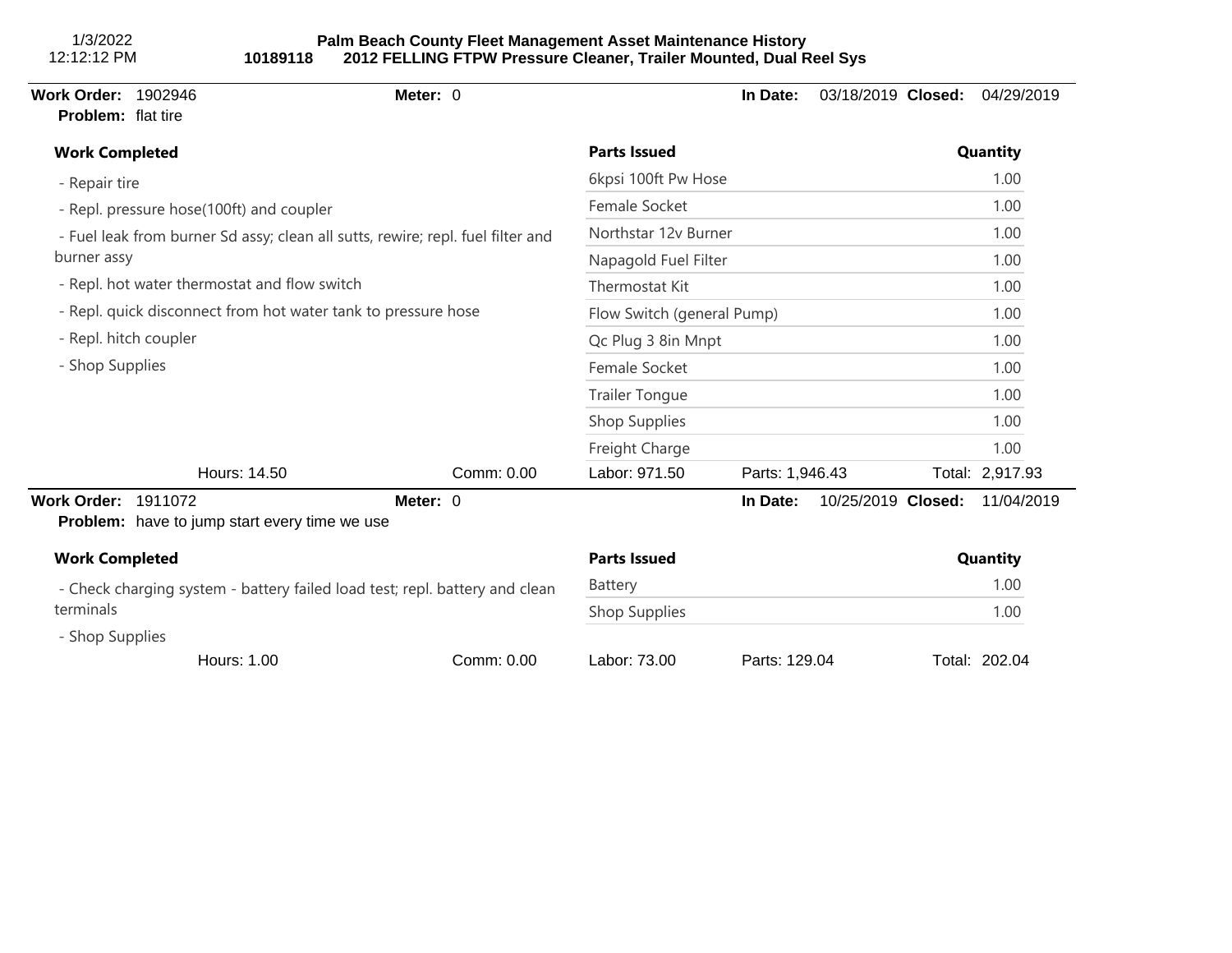**Problem:** pm/ water leak at filter/ new pressure hoses

# **Work Order:** 2000903 **Meter:** 0 **In Date:** 01/28/2020 **Closed:** 02/07/2020

| <b>Work Completed</b>                                                                                                                                                                                          |  |            | <b>Parts Issued</b>         |                      |                    |               | Quantity        |  |
|----------------------------------------------------------------------------------------------------------------------------------------------------------------------------------------------------------------|--|------------|-----------------------------|----------------------|--------------------|---------------|-----------------|--|
| - pm service                                                                                                                                                                                                   |  |            | Napagold Air Filter         |                      |                    | 1.00          |                 |  |
| - service trailer                                                                                                                                                                                              |  |            | Napagold Oil Filter         |                      |                    | 1.00          |                 |  |
| - replace left side sprayer hose                                                                                                                                                                               |  |            | Napagold Fuel Filter        |                      |                    |               | 1.00            |  |
| - replace trailer plug                                                                                                                                                                                         |  |            |                             | Napagold Fuel Filter |                    |               | 1.00            |  |
| - replace 4 tires and nitro                                                                                                                                                                                    |  |            | Spark Plug<br>Napa 10w30 Qt |                      |                    |               | 2.00            |  |
| - Shop Supplies                                                                                                                                                                                                |  |            |                             |                      |                    |               | 2.00            |  |
|                                                                                                                                                                                                                |  |            |                             |                      |                    |               | 4.00            |  |
|                                                                                                                                                                                                                |  |            | Female Socket               |                      |                    |               | 1.00            |  |
|                                                                                                                                                                                                                |  |            |                             |                      |                    |               | 1.00            |  |
|                                                                                                                                                                                                                |  |            |                             |                      |                    |               | 4.00            |  |
|                                                                                                                                                                                                                |  |            |                             |                      |                    |               | 1.00            |  |
|                                                                                                                                                                                                                |  |            | Shop Supplies               |                      |                    |               | 1.00            |  |
|                                                                                                                                                                                                                |  |            | Tire Disposal Fee           |                      |                    |               | 4.00            |  |
| Hours: 11.00                                                                                                                                                                                                   |  | Comm: 0.00 | Labor: 803.00               |                      |                    |               | Total: 1,549.63 |  |
| Work Order: 2011213<br>Problem: dead battery                                                                                                                                                                   |  |            |                             | In Date:             | 11/06/2020 Closed: |               | 11/10/2020      |  |
| <b>Work Completed</b>                                                                                                                                                                                          |  |            | <b>Parts Issued</b>         |                      |                    |               | Quantity        |  |
| - Replace dead battery                                                                                                                                                                                         |  |            | Battery                     |                      |                    |               | 1.00            |  |
| - Shop Supplies                                                                                                                                                                                                |  |            | Shop Supplies               |                      |                    |               | 1.00            |  |
| Seal 1.719 2.561 .500<br>Male Trailer Connector<br>St205/75r15 Ld-c Carlisle Trail Hd<br>6kpsi 100ft Pw Hose<br>Parts: 746.63<br>Meter: 0<br><b>Hours: 1.00</b><br>Comm: 0.00<br>Labor: 73.00<br>Parts: 129.04 |  |            |                             |                      |                    | Total: 202.04 |                 |  |